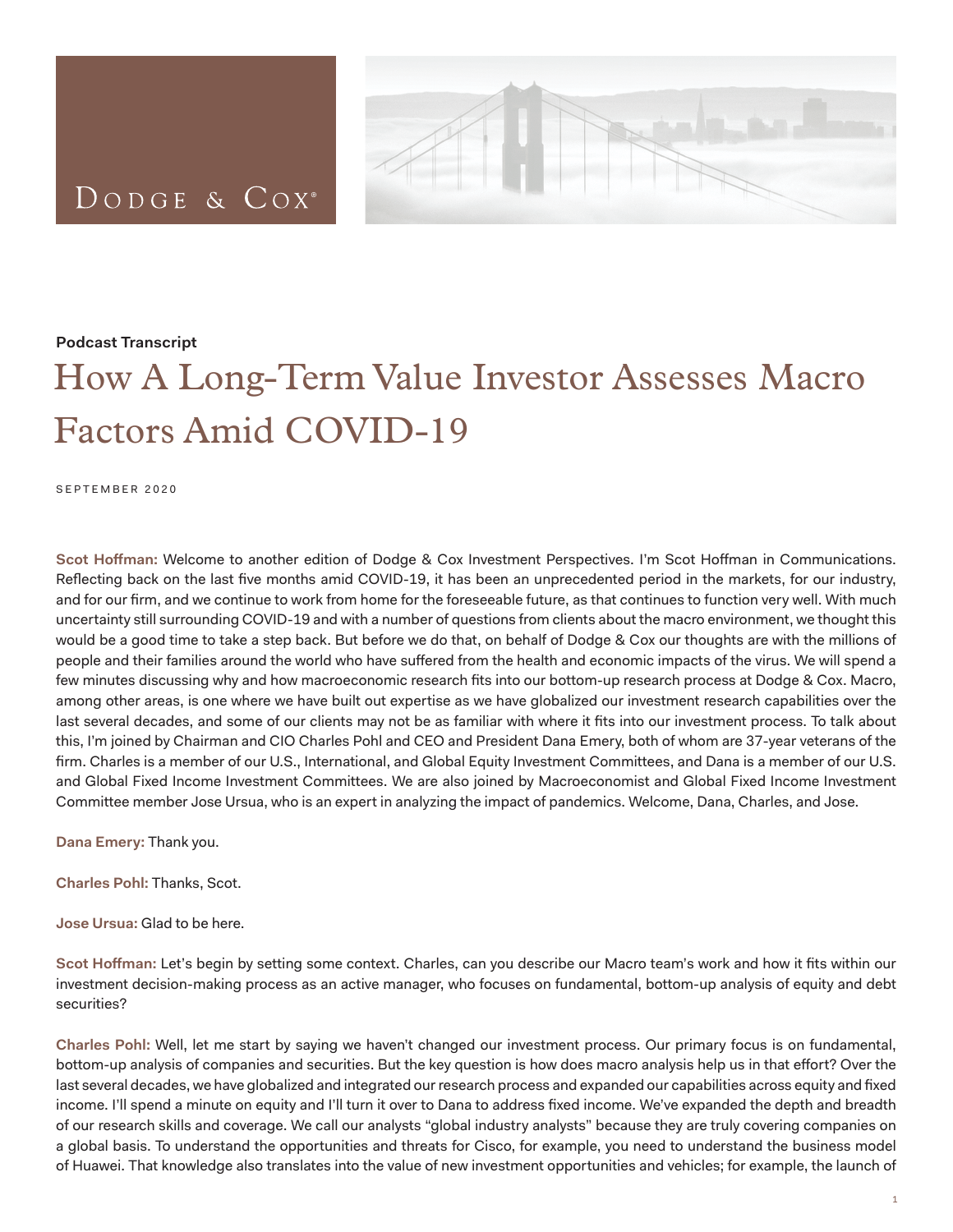our international and global equity and global fixed income strategies. On top of that, you need to understand local economies and where they fit within the global economy. Take China, for example, where we have been building out a bench of native Mandarin speakers, who understand the culture and economic drivers that will impact the earnings and cash flow growth prospects of Chinese companies. That also gives us deeper insight into what is often the opaqueness of corporate governance.

## **Scot Hoffman:** Dana, what would you add to that?

**Dana Emery:** Just adding to Charles' comments, beginning back in 2006 we started to build out our macro expertise in a more formal way at Dodge & Cox. We brought in academics and industry consultants to help us evaluate ways to assess FX risk in our international equity strategies, and we were worried about the U.S. dollar cycle. This work resulted in several successful FX hedging decisions for both our international and global equity strategies, and since then, we've gradually built out a dedicated team of inhouse Macro Analysts, such as Jose, and added Research Associates to support them and many new data sources as they built out our proprietary models and dashboards to help us evaluate Macro exposures. They provide an important input to all of our strategies and especially our global fixed income strategy that was launched in 2014. In Macro analysis, we focus on three main areas: sovereign credit, rates, and FX. The Macro analysis provided by this group can be front and center to our decision-making as in sovereign and other government related credit decisions, rates positioning and FX positioning, both long and hedging decisions, in our fixed income as well as in our equity strategies. They are also a very important input to our bottom-up security selection in both equity and fixed income credits; for example, in the emerging markets. So macro can be both a driver and an important tool for our analysts as they evaluate bottom-up investment opportunities in equity and fixed income. This expertise also complements our deep analyst and trading team in structured products, derivatives, and other government-related securities.

**Scot Hoffman:** Jose, let's turn to you. You're a macroeconomist by training and, perhaps fortuitously, an expert in pandemics. How did you develop an interest in this field?

**Jose Ursua:** It started during grad school at Harvard, where I became interested in the area of intersection between macroeconomics and finance, in particular, in the study of rare disasters, which are infrequent events that happen with low probability but can have severe consequences. These matter from a macroeconomic standpoint because they shape key dynamics related to growth, inflation, investment, productivity, and other macro variables. And they affect asset prices too, including equities, debt securities, currencies, and commodities. So, after reconstructing historical macro data for many countries, Professor Robert Barro and I discovered that in addition to wars and financial crises, large macroeconomic contractions could also be associated with pandemics. And the best example of that was the Great Influenza Pandemic of 1918 through 1920. This research caught a lot of attention because we wrote it before the H1N1 pandemic of 2009 through 2010. And of course, COVID-19 and its associated macroeconomic disasters in 2020 have reignited interest in the field. From our perspective as investment managers, it has helped us inform the outlook ahead from a macro and financial standpoint.

**Scot Hoffman:** As you've reminded us, Jose, COVID-19 was a major shock that no one predicted, especially its severity or depth of disruption. What are the scenarios we are evaluating as you think about this uncertain environment and the macro picture?

**Jose Ursua:** We've followed some basic principles to construct three macro scenarios for our long-term investment horizon. These include 1) Distinguishing what we actually know from what we ignore, meaning basing our assessments on the data; 2) Being broadminded about the wide range of possible outcomes; 3) Having a focus on the long term, which matches our investment horizon; 4) Expressing views in probabilistic terms, not deterministically; and 5) Thinking dynamically, not statically, considering all the moving parts of the outlook. So we first sketched these three scenarios in March, and while we have refined them to take into account new data, the gist of them remains unchanged because they're multiyear horizons. In particular, we continue to focus on what we identified as the four main drivers of the outlook. First, the evolution of the virus; second, progress around lockdown policies; third, the behavior of financial markets; and fourth, policy decisions around support measures like monetary or fiscal. So at the center of the distribution of outcomes, we've played for a "baseline" scenario, which we think is most likely and is tracking as expected according to the data. This envisions a U-shaped recovery in the third quarter and fourth quarter of 2020, and strong 2021–2022 pick-ups in growth. The key drivers include the gradual fading of the virus by the winter, no re-imposition of generalized lockdowns, and continued monetary and fiscal support. Around that baseline, we've penciled in two additional scenarios. On the one hand, a strong scenario where the recovery happens faster, recessions in 2020 are shallower, and growth recovers to trend in 2021. On the other hand, we have also outlined a weak scenario, where the recovery is incomplete, delayed until 2022, recessions last longer, and longer-lasting depressions are likely and concerning. Overall, it's been important for us to discuss these views thoroughly among our fixed income and equity Analysts and Investment Committees, to make sure we've asked all the relevant questions, and that we're working together as a team considering or using a consistent set of assumptions.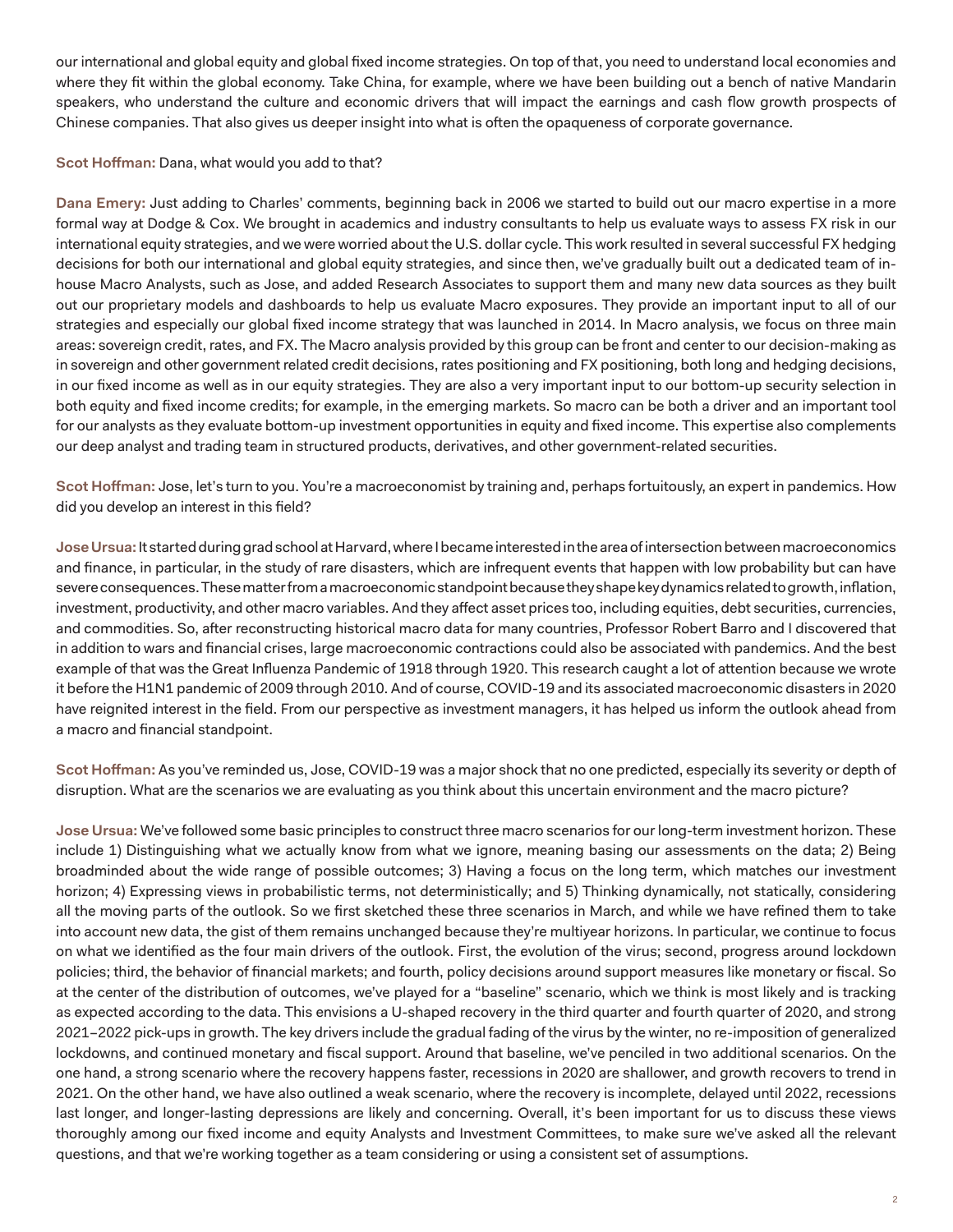**Scot Hoffman:** Thank you, Jose. Charles, I'd like to come back to you for a minute and link what Jose was talking about here to our equity portfolios. And we've talked about how the portfolios assume economic growth over the long term; we emphasized this at the end of last year in the context of the debate between value versus growth stocks. That is still very much the case, so what are the implications of the scenarios that Jose laid out and how are the Investment Committees really factoring these scenarios?

**Charles Pohl:** Well, we continue to believe that over the long term, looking out over our investment horizon, that we will see economic growth. But we're really investing in companies whose strong fundamentals are not reflected in the valuations. I'll make three points that illustrate why it is so important to look at valuations, using Financials, Energy, and Technology. First, let's look at Financials. Banks have been an important part of the solution for regulators and policymakers in this crisis and we're in a much stronger capital and liquidity position as we entered shelter in place. Having said that, the banks have performed poorly as rates moved to multidecade lows and GDP growth dropped off a cliff. Our analysts incorporate into their models our views that dividends will be suppressed and that earnings will be challenged over the next few years, as rates are likely to stay low for a prolonged period of time and credit costs are likely to rise as a result of the impact of shelter-at-home policies in the wake of COVID-19. We believe that valuations of our bank holdings incorporate significant pessimism about the future. However, we believe the long-term earnings power is considerable, and that over the long term they represent a significant investment opportunity. Second, low oil demand due to economic weakness has had a significant adverse impact on our Energy holdings. While the valuations of these companies reflect significant pessimism, in our opinion, they do not reflect the long-term investment opportunity. Capital spending in the Energy sector has been sharply curtailed to a point where supply is unlikely to keep up with demand as the economy continues to recover. We believe this could result in significantly higher oil prices and result in strong performance by our Energy holdings. Third, as we have discussed in many venues, the stock market in recent years has been driven by the high-growth technology companies, leaving most of the rest of the market behind. We think there are many opportunities for bottom-up fundamental security selectors with a valuation focus and a long time horizon like Dodge & Cox.

**Scot Hoffman:** We've seen significant policy responses from governments around the world. Dana, what do you see as the longerterm impact of these policy responses?

**Dana Emery:** Yes. First, let me give a little context about the policy responses and then I'll talk a bit about the potential consequences for markets. The Federal Reserve acted very quickly and decisively in the wake of the market and economic dislocations in March, as the shelter-at-home policies were implemented. They brought short-term rates to near zero. They reimplemented significant quantitative easing programs to help control long-term rates and ease financial conditions. They added security purchase programs to support the credit and structured products markets, in particular, and this all went a long way to calm the markets and mitigate the economic impact of the shelter-at-home policies. We believe that the Fed and the central banks around the world will continue to do whatever it takes to help mitigate the impact of COVID, and the policies that are implemented to combat it. This means that rates will likely stay low for a prolonged period. The Fed and other central banks will continue to build their balance sheets. The Fed also introduced recently an inflation averaging policy, meaning they would let inflation run above their 2% target and unemployment would run lower than in the past to jumpstart and sustain economic growth. On the fiscal side, governments around the world have approved large stimulus packages to support their citizens and companies navigate this very challenging period. Examples are above-the-line tax and spending measures, and below-the-line measures like loan and credit guarantees. And while there are benefits of these policies in the short term, over the long term there are significant costs, such as higher deficits and much larger debt stocks, which will likely impact economic growth for long periods as taxes are increased and spending is cut to help pay back the debt incurred. These views for slower economic growth and rates remaining low for longer, especially in the short end of the yield curve, are incorporated in our base and downside scenarios when evaluating investment opportunities in equity and fixed income and setting our overall portfolio structures. So taking the impact of the policy responses into account, we see considerable value in our ability to find attractive investments on a relative basis in our portfolios. We are confident in our current portfolios but we're cautious that the total returns are likely to be low in the broad markets on an historical basis, given the current valuations, and an overlay of significant economic and geopolitical uncertainty. In fixed income you have low starting rates and narrow credit yield premiums, and in equities, the traditional valuation metrics have risen above pre-COVID levels, metrics such as price-to-sales, price-to-book, price-to-earnings, and equity markets have recovered significantly.

**Scot Hoffman:** When we're talking about the macro environment, there are possible other large issues and risks that contribute to the uncertain economic picture. How are we thinking about these issues?

**Charles Pohl:** In addition to COVID-19, we've been paying close attention to other macro forces that can shape the investment outlook over our long time horizon. Jose, you've mapped out three horizons from a macro perspective.